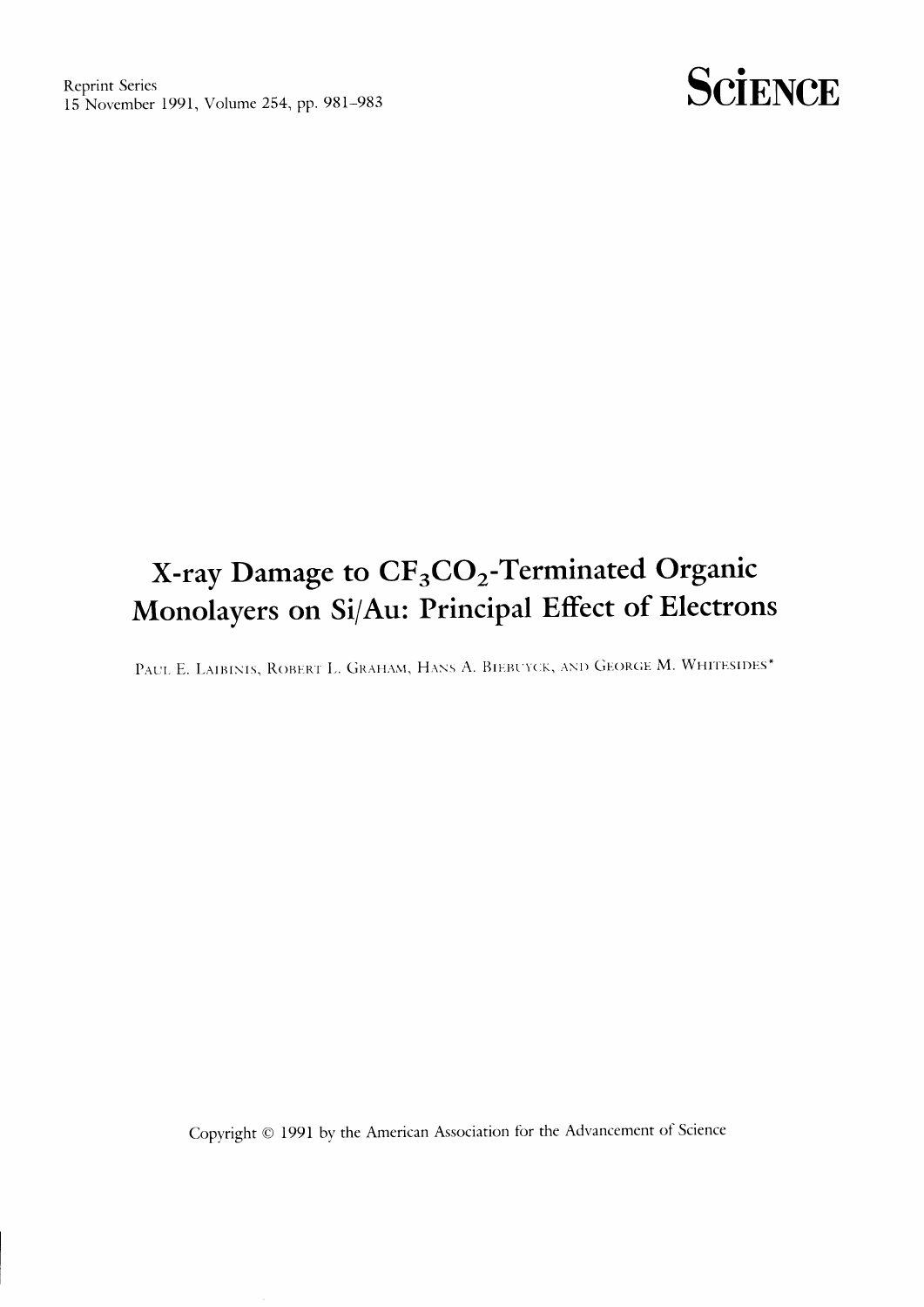## X-ray Damage to  $CF<sub>3</sub>CO<sub>2</sub>$ -Terminated Organic Monolayers on Si/Au: Principal Effect of Electrons

PAUL E. LAIBINIS, ROBERT L. GRAHAM, HANS A. BIEBUYCK, GEORGE M. WHITESIDES\*

The relative importance of x-rays alone and of x-ray-generated primary and secondary electrons in damaging organic materials was explored by use of self-assembled monolayers (SAMs) on multilayer thin-film supports. The substrates were prepared bv the deposit of thin films of silicon  $(0, 50, 100,$  and  $200$  angstroms) on thick lavers of gold (2000 angstroms). These systems were supported on chromium-primed silicon wafers. Trifluoroacetoxy-terminated SAMs were assembled on these substrates, and the samples were irradiated with common fluxes of monochromatic aluminum  $K_{\alpha}$ x-rays. The fluxes and energy distributions of the electrons generated by interactions of the x-rays with the various substrates, however, differed. The substrates that emitted a lower flux of electrons exhibited a slower loss of fluorine from the SAMs. This observation indicated that the electrons-and not the x-rays themselves-were largely responsible for the damage to the organic monolayer.

 $\bf V$ -RAYS DAMAGE ORGANIC MATERIALS  $(1)$ . This damage can either limit their utility or provide the basis for useful technologies such as x-ray lithography  $(2, 3)$  or radiation cross-linking of polymers  $(3)$ . Understanding the mechanisms of the damage accompanying exposure to x-ravs is helpful in designing materials and cnvironments in which this exposure vields the desired results. A basic tenet of arcas of technologv involving x-rav processing has been that x-rays do not interact strongly with matter  $(4)$  and should effect little damage to materials. The photogenerated primary and secondary electrons interact more strongly and have been postulated to be the damaging species (5).

We and others (6) have recently begun to explore the mechanisms of x-ray-induced damage to organic materials by using SAMs on metal substrates  $(7-9)$  as samples. SAMs are well suited for this studv because thev allow a varicty of organic functionalities to be incorporated into monomolecular films that have welldefined structures. SAMs can be easily generated that have dimensions of interest [10 to 40 A; the characteristic escape depth  $(10)$  for electrons in the energy range encountered— $\leq$ 1.5 keV—is 20 to 40 Å]. Various substrates can be derivatized w'ith different types of SAMs: two that we used

15 NOVEMBER 1991

here are alkanethiolates on Au  $(7)$  and alkvl-siloxanes on SiO,  $(9, 10)$ . We chose the trifluoroacetoxy group  $(CF<sub>3</sub>CO<sub>2</sub>)$ . a probe for a number of reasons:  $\vec{r}$  its surface concentration is easily measured by x-rav photoelectron spectroscopy (XPS)  $(11)$ ; (ii) it decomposes rapidly when irradiated with x-rays  $(6)$ ; (iii) it is easily introduced into SAMs  $(7, 8)$ ; and  $(iv)$  it is localized at the monolayer-air interface so that analvsis of the concentration of F in thc SAM is not complicatcd bv thc presence or generation of other signals.

In this report, we outline a study of the rate of damage to  $CF<sub>3</sub>CO<sub>2</sub>$  groups attached through an undecyl tether  $(CF<sub>3</sub>CO<sub>2</sub>-(CH<sub>2</sub>)<sub>11</sub>-)$  to the surface of thin  $(50 \text{ to } 200 \text{ Å})$  Si films supported on Au. We examined the relative rates of damagc to thc organic components of the svstem, the  $CF<sub>3</sub>CO<sub>2</sub>$ -terminated SAM, as a function of

Fig. 1. Schematic illustration of the structures used in these srudies. The lines dcnoting interfaces berween materials are not meant to indicate that the interfaces are atomically flat; we have not mcasurcd their flatncss. The lowest layers of Si represent Si $(100)$  wafers  $(-0.5)$ mm thick) on which the assemblies were supported; the other layers of Si were prepared by evaporation



intensities of x-ray photons and of electrons. The results provide direct experimental confirmation that, under conditions relevant to technologies such as x-rav photolithography, electrons are responsible for most of the damage in one representative organic svstem. The electrons measured in this study include primary (photo- and Auger) and secondary electrons; we refer to these collectively as electrons.

To vary the number of electrons generatcd bv interaction of the x-ravs u'ith the support, we prepared composite substratcs (Fig. l) comprising materials, Au and Si. characterized by very different electron vields upon x-ray irradiation. Au produces a higher electron vield than Si  $(11)$ . To generate a range of intensities of electrons at the  $CF<sub>3</sub>CO$ , group, we coated thick films of Au  $(-2000 \text{ Å})$  with various thicknesses of evaporated Si  $(50, 100,$  and 200 Å as determined in situ with a quartz crystal microbalance; each  $\pm 10\%$ ). X-ravs are not significantly attenuated by these thicknesses of Si (4), and the number of x-rav photons in the Au films-and thus the number of x-rayinduced photoelectrons from the Au-is similar in all of these samples. The electrons generated in the Au are, however, strongly scattered by the Si.

We confirmed the structure of the substrates with Rutherford backscattering spectroscopy (RBS)  $(12)$ , using 3-MeV He<sup>2+</sup> for independent characterization of the thickness of the Si overlayer. Figure 2 shows representative spectra; the signals associated with Si (inset) were analyzed  $(13)$  and thicknesses of 50, 105, and 185  $\AA$  (values estimated to be  $\pm 10$  Å) were inferred for the three samples. The width of the peak associated with Au suggests the reproducibility of the thicknesses of the multilaver substrates we fabricate  $(-\pm 10\%)$ . The spectra confirm that ncither Cr nor bulk Si arc localized at the substrate-vacuum interface. The RBS lacked the sensitivity to determine whether Au or Si was present at the surface. Thc films coated with Si exhibited no peaks

Department of Chemistry, Harvard University, Cambridge, MA 02138.

<sup>\*</sup>To whom correspondence should be addrcsscd.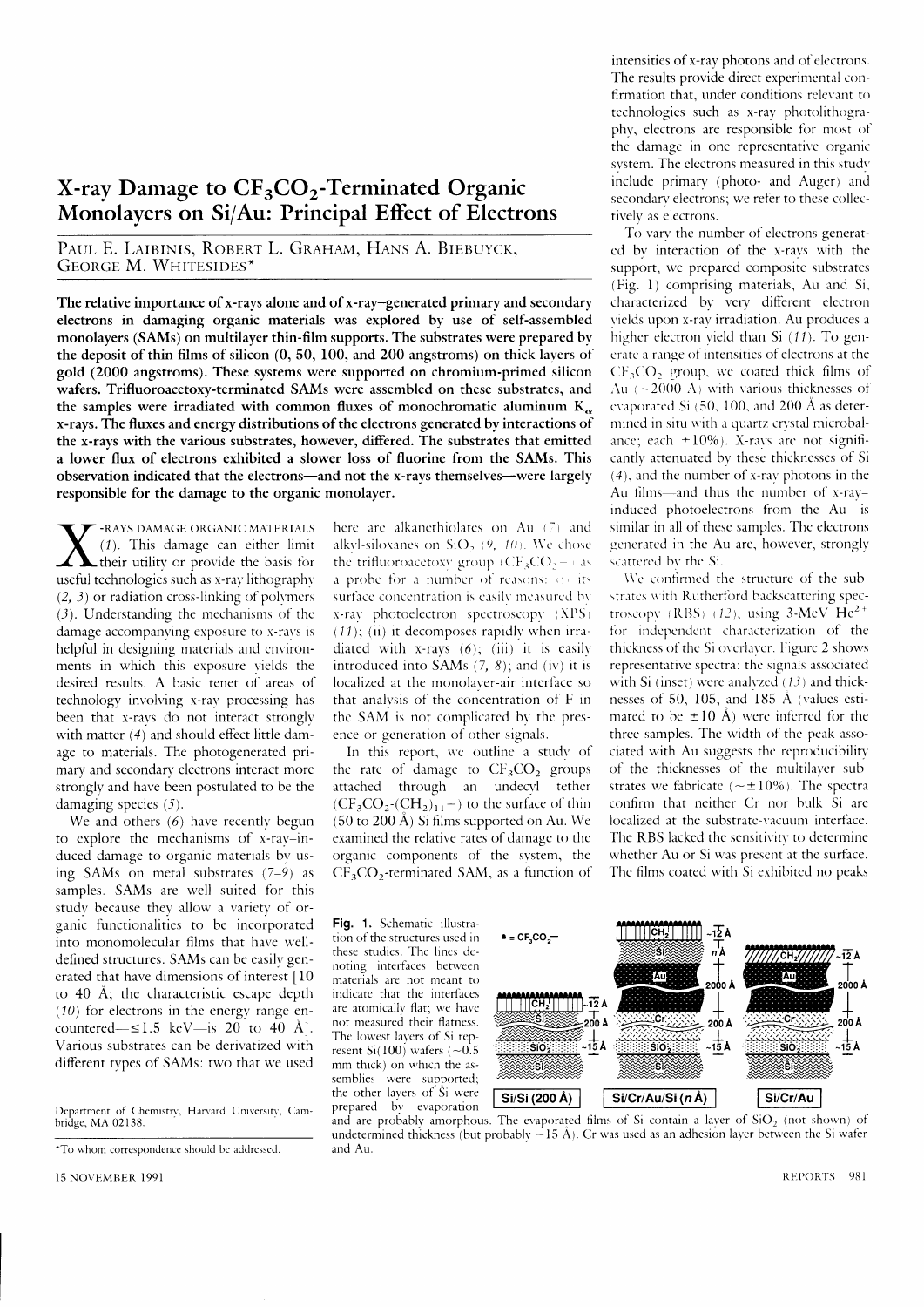due to Au by XPS (only peaks attributable to Si, C, and O) and were unreactive to alkanethiols  $(14)$ . These observations suggest that the Si lavers are essentially free of pinholes.

The surfaces were derivatized by the selfassemblv technique (7-9). SAMs were formed on the substrates exposing SiO, bv reaction with  $CH_2=CH(CH_2)_9SiCl_3$  in hexadecane; the resulting olefin surfaces were transformed into trifluoroacetate surfaces through a two-step procedure in which  $BH<sub>3</sub>·H<sub>2</sub>O<sub>2</sub>$  and trifluoroacetic anhydride (TFAA) were used (8). SAMs were formed on Au by reaction with  $HS(CH_2)_{11}OH$  in deoxygenated absolute ethanol; the alcohol surface was converted to the trifluoroacetate by 30-s exposure to 5% TFAA-hexanes.

The XPS spectra of representative derivatized substrates (Fig. 3) show that the electron flux through the SAMs decreased as the thickness of the Si overlaver increased. Although peaks directlv attributable to Au were not observed when the Si overlaver was  $\geq 50$  Å, we believe that the photoelectrons emitted from Au were. after inelastic

collisions, largelv responsible for the increased baseline (relative to pure Si) for the samples containing an overlaver of Si. A 200-Å overlayer of Si virtually masked the presencc of the underlving Au: the spectra of this svstem and that having onlv Si as substrate are very similar. The intensity of the  $F(1s)$  peak from the  $CF<sub>3</sub>CO<sub>2</sub>$  groups of the SAMs on the various substrates were approximately equal (Fig.  $3$ ): the different methods of forming SAMs generated approximately equal numbers of  $CF<sub>3</sub>CO<sub>2</sub>$ groups per unit area of surface (15).

The samples were exposed to a constant flux of monochromatized Al  $K_{\alpha}$  x-rays (1486.6 eV, anode power =  $200 \text{ W}$ ) in a Surface Science X-100 XPS spectrometer (operating pressure  $\approx 10^{-9}$  torr); the spot size was  $\sim$  1 mm<sup>2</sup>. Electrons emitted from the F(ls) werc detected with a concentric hemispherical analyzer (pass energy  $= 100$ eV)

Figure 4 summarizes the relative intensity of the  $F(1s)$  peak on exposure of the

30 50 Si 200 Å 400 100 Å ္တာ 300 ခိ දි<br>රි 200 50Å გ ∠ი<br>მ 100 x  $0 +$ <br>1.60 1.65 1.70 1.75 Counts<br>. Energy (MeV) 5000  $\overline{\phantom{a}}$ 5000 ⊣ Ci 5000 l S I  $-$  1  $\frac{2}{3}$  $\subset$ 5 0 0.5 1.0 1.5 2.0 2.5 3.0 Energy (MeV)

Fig. 2. RBS spectra of Si/Cr/Au/Si substrates for different thicknesses of the Si overlayer using 3-MeV He $2+$ . The substrates were prepared by the sequential evaporation onto the surface of a Si wafer  $[Si(100)$  with  $\sim 15$  Å of native oxide] of 200 Å of Cr, 2000 Å of Au, and n Å ( $n = 0, 50$ , 100, or 200) of Si. The nominal thicknesses were determined with a quartz crystal microbalance (QCM) in the evaporator chamber. Quantitation of the signals associated with the Si laver (inset) vielded values of its thickness (error estimated to be  $\pm 10\%$ ): QCM (RBS) 50 Å (50 Å); 100 Å (105 A); 200 A (185 A). The spectrum of Si is provided fbr comparison. The markers illustrate the location of a particular element relative to the air interface; for example, Cr is located  $\sim$ 2000 Å beneath the surfacc. The assignment of signals is Au, 2.4 to 2.8 eV; Cr, 1.9 to 2.0 eV; Si, I.7 eV, and the plateaus for energy  $E \leq 1.7$  eV. The spectra are displaced vertically for clarity. 1, Si/Si (200 Å); 2, Si/Cr/Au/Si (200 Å); 3, Si/Cr/Au/Si  $(100 \text{ Å})$ ; 4, Si/Cr/Au/Si (50 Å); and 5, Si/Cr/Au.



monolavers on Si/Cr/Au/Si substrates. The spectra were obtained on spots that had been previously unexposed to x-rays and required  $\sim$  15 min of exposure to thc beam; the amount of damagc to the SAM during this exposure is small  $(<5\%)$ . Each spectrum has been offset horizontally by  $-10$  eV from the one below it for clarity; the spectra have not been offset vertically. There is no residual Au signal even in the thinnest Si film (50 A). and thus, we believe, no pinholes. This conclusion is reinforced bv other experiments reported in the text. The hydroboration procedure incorporated a contaminant, Ca (KE  $\approx 1100 \text{ eV}$ ), that is present in  $<$ 1% by atom. As we compare the rate of damage to photoelectron vield, presence of an impurity of  $\dot{C}$ a is not important. (Inset) The "universal" curve (11). The inelastic mean free path,  $\lambda$ , is defined as the distance at which the probability an electron tranversing a medium without significant energy loss is  $1/e$ .  $1/\lambda$  is directly related to the probability of an electron interacting inelastically with a medium. The substrates (l-5) are defined in the legend to Fig. 2.

 $CF<sub>3</sub>CO<sub>2</sub>$ -terminated monolayers on the various substrates to Al  $K_{\alpha}$  x-rays. The intensiw of the peak was measured during sequential 4-min intervals. With continued exposure to x-rays, the intensity of the  $F(1s)$ peak decreased. The amount of loss of F from the various substrates exposed to common numbers of photons is different (Fig.  $4A$ ); the loss of F is faster on the substrates that exhibit greater intensities of electrons upon irradiation with x-rays (Fig. 3). The different amounts of damage that occur upon exposing identical monolavers on substrates with different electron vields to a common intensity of x-rays demonstrate that electrons arc, at some level, important in causing x-rav-induced damagc.

The relative importance of photons and electrons in causing damage to the SAMs



Fig. 4. X-ray-induced damage to  $CF<sub>3</sub>CO<sub>2</sub>$ -terminated monolavers on Si/Cr/Au/Si substrates as a function of  $(\mathbf{A})$  the number of photons and  $(\mathbf{B})$ photoelectrons to which the  $CF<sub>3</sub>CO<sub>2</sub>$  group were exposed. The intensity of the  $F(1s)$  signal was determined from sequential scans  $(-4 \text{ min each}).$ We estimated the number of electrons from these samples by integrating (16, 17) the XPS spectra in Fig. 3. In (B), the substrates require different lengths of exposure to the x-ray beam to yield similar numbers of electrons. The different rates of loss evidenced in the upper panel and the similarity of the profiles in  $(B)$  suggest that the damage to the SAMs results primarilv from the electrons and not from the photons themselves. au, arbitrary units.